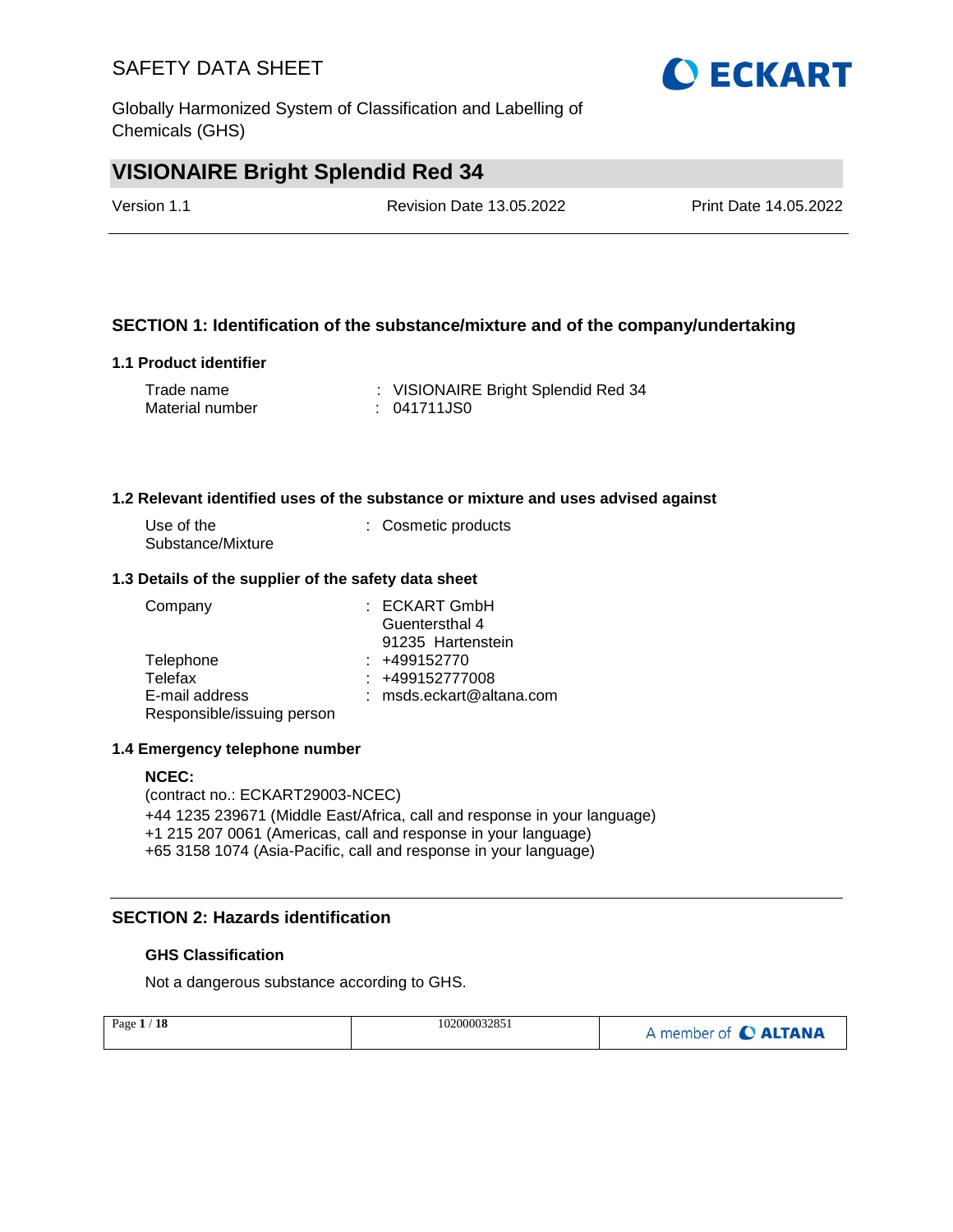Globally Harmonized System of Classification and Labelling of Chemicals (GHS)

## **VISIONAIRE Bright Splendid Red 34**

| Version 1.1 | <b>Revision Date 13.05.2022</b> | Print Date 14.05.2022 |
|-------------|---------------------------------|-----------------------|
|             |                                 |                       |

### **GHS-Labelling**

Not a hazardous substance or mixture according to the Globally Harmonised System (GHS).

### **Hazardous components which must be listed on the label**

#### **Other hazards which do not result in classification**

Combustible Solids

## **SECTION 3: Composition/information on ingredients**

Substance No. **:** :

### **Hazardous components**

| l Chemical name               | CAS-No.<br>EINECS-No.  | Classification and<br>labelling | Concentration[%] |
|-------------------------------|------------------------|---------------------------------|------------------|
| aluminium powder (stabilised) | 7429-90-5<br>231-072-3 | Flam. Sol.;1;H228               | l 50 - 100       |

For the full text of the H-Statements mentioned in this Section, see Section 16.

## **SECTION 4: First aid measures**

#### **4.1 Description of first aid measures**

| Page 2 / 18             | 102000032851                                                                                                       | A member of C ALTANA |
|-------------------------|--------------------------------------------------------------------------------------------------------------------|----------------------|
| In case of skin contact | : Wash off immediately with soap and plenty of water.                                                              |                      |
| If inhaled              | : If unconscious, place in recovery position and seek medical<br>advice.<br>If symptoms persist, call a physician. |                      |
|                         | No hazards which require special first aid measures.                                                               |                      |
| General advice          | $\therefore$ Move the victim to fresh air.                                                                         |                      |

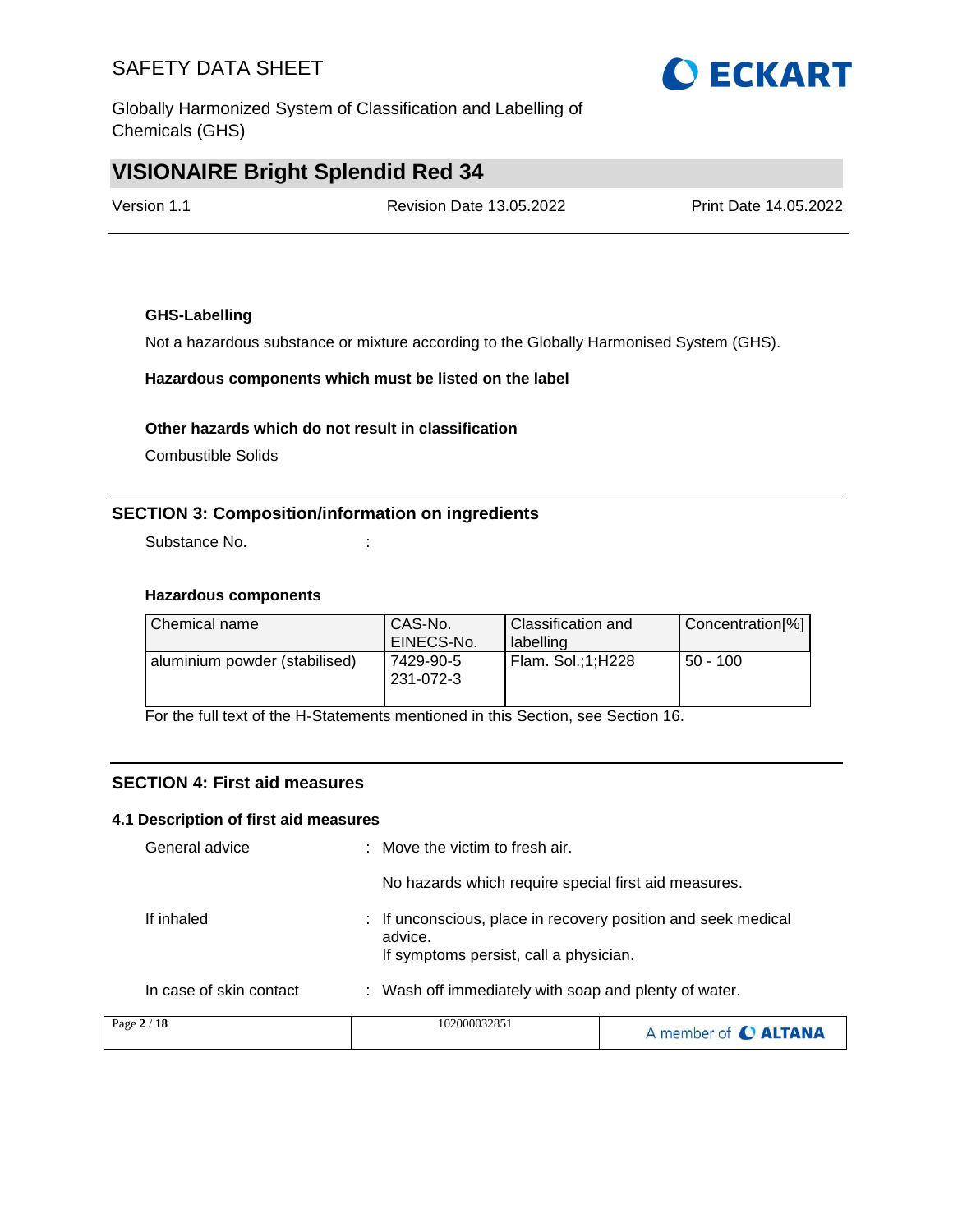Globally Harmonized System of Classification and Labelling of Chemicals (GHS)



| Version 1.1 | <b>Revision Date 13.05.2022</b> | <b>Print Date 14.05.2022</b> |
|-------------|---------------------------------|------------------------------|
|             |                                 |                              |

| In case of eye contact | : Remove contact lenses.                                                                                                                                                        |
|------------------------|---------------------------------------------------------------------------------------------------------------------------------------------------------------------------------|
| If swallowed           | : Keep respiratory tract clear.<br>Do not give milk or alcoholic beverages.<br>Never give anything by mouth to an unconscious person.<br>If symptoms persist, call a physician. |

#### **4.2 Most important symptoms and effects, both acute and delayed**

This information is not available.

### **4.3 Indication of any immediate medical attention and special treatment needed**

This information is not available.

## **SECTION 5: Firefighting measures**

#### **5.1 Extinguishing media**

| Suitable extinguishing media      | : Use water spray, alcohol-resistant foam, dry chemical or<br>carbon dioxide. |
|-----------------------------------|-------------------------------------------------------------------------------|
| Unsuitable extinguishing<br>media | : ABC powder, High volume water jet                                           |

#### **5.2 Special hazards arising from the substance or mixture**

This information is not available.

### **5.3 Advice for firefighters**

| Special protective equipment<br>for firefighters | : Wear self-contained breathing apparatus for firefighting if<br>necessary.                                                                            |
|--------------------------------------------------|--------------------------------------------------------------------------------------------------------------------------------------------------------|
| Further information                              | : Standard procedure for chemical fires. Use extinguishing<br>measures that are appropriate to local circumstances and the<br>surrounding environment. |

|  | 102000032851<br>Page 3 / 18 | A member of C ALTANA |
|--|-----------------------------|----------------------|
|--|-----------------------------|----------------------|

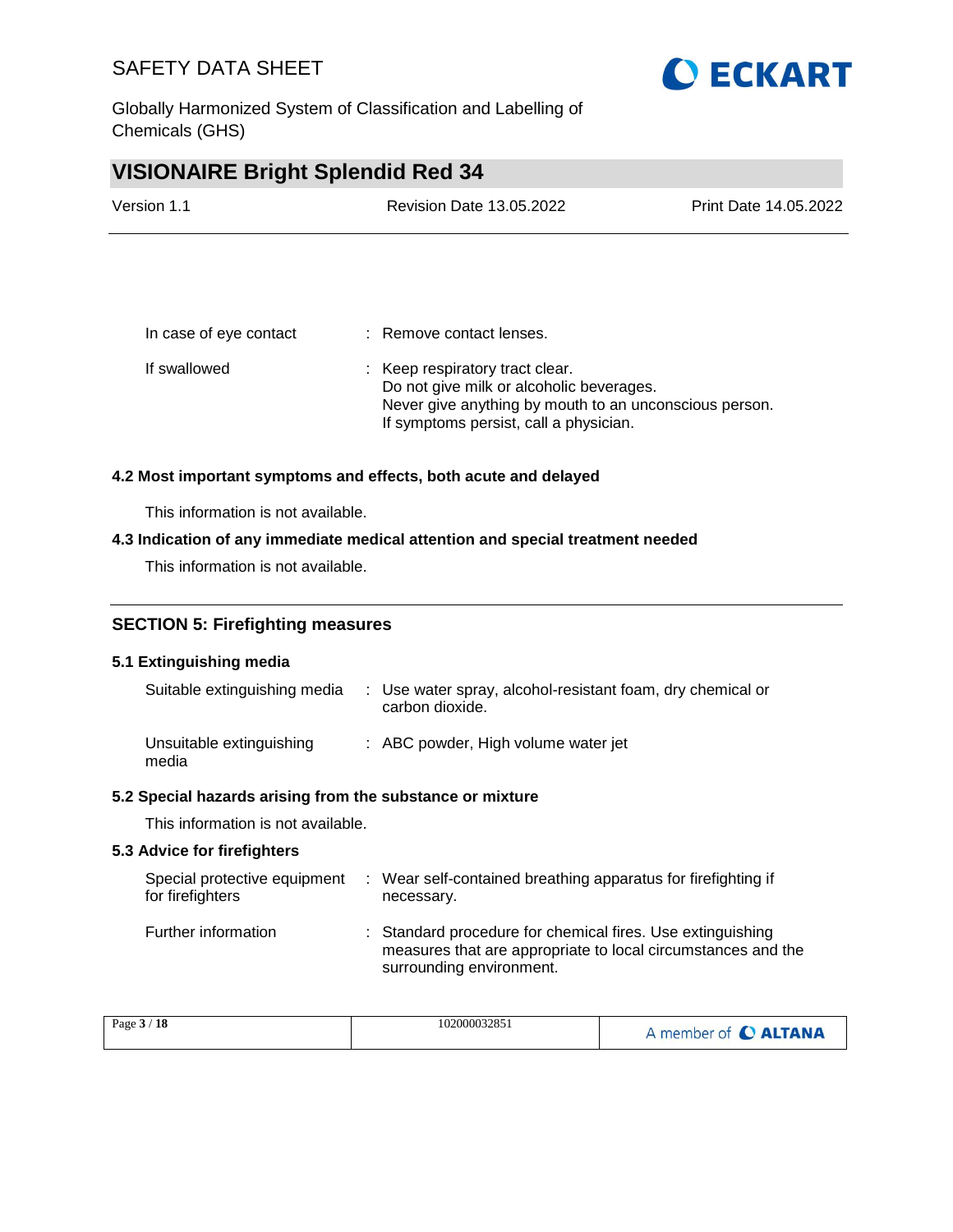Globally Harmonized System of Classification and Labelling of Chemicals (GHS)



## **VISIONAIRE Bright Splendid Red 34**

| Version 1.1 | <b>Revision Date 13.05.2022</b> | <b>Print Date 14.05.2022</b> |
|-------------|---------------------------------|------------------------------|
|             |                                 |                              |

### **SECTION 6: Accidental release measures**

#### **6.1 Personal precautions, protective equipment and emergency procedures**

| : Use personal protective equipment.<br>Evacuate personnel to safe areas.<br>Avoid dust formation.                                                           |
|--------------------------------------------------------------------------------------------------------------------------------------------------------------|
|                                                                                                                                                              |
| : If the product contaminates rivers and lakes or drains inform<br>respective authorities.                                                                   |
| 6.3 Methods and materials for containment and cleaning up                                                                                                    |
| : Use mechanical handling equipment.                                                                                                                         |
| Pick up and arrange disposal without creating dust.<br>Sweep up and shovel.<br>Do not flush with water.<br>Keep in suitable, closed containers for disposal. |
|                                                                                                                                                              |

#### **6.4 Reference to other sections**

For personal protection see section 8.

### **SECTION 7: Handling and storage**

### **7.1 Precautions for safe handling**

Advice on safe handling : Avoid creating dust. Routine housekeeping should be instituted to ensure that dusts do not accumulate on surfaces. Store away from heat.

> For personal protection see section 8. Smoking, eating and drinking should be prohibited in the application area.

| Page $4/18$ | 102000032851 | A member of C ALTANA |
|-------------|--------------|----------------------|
|-------------|--------------|----------------------|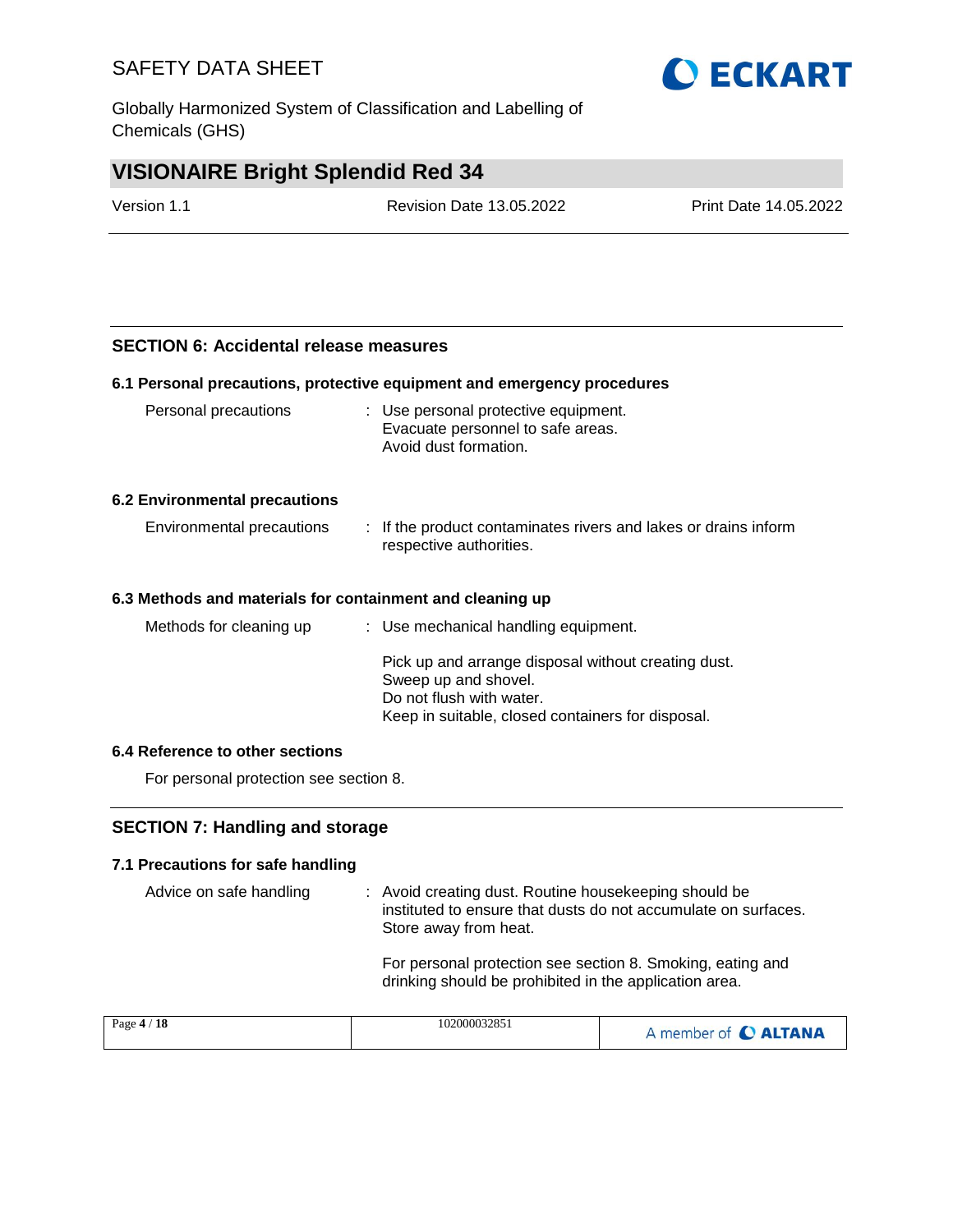Globally Harmonized System of Classification and Labelling of Chemicals (GHS)



**O ECKART** 

| Advice on protection against<br>fire and explosion               | ÷. | Use explosion-proof equipment. During processing, dust may<br>form explosive mixture in air. Take measures to prevent the<br>build up of electrostatic charge. When transferring from one<br>container to another apply earthing measures and use<br>conductive hose material.          |
|------------------------------------------------------------------|----|-----------------------------------------------------------------------------------------------------------------------------------------------------------------------------------------------------------------------------------------------------------------------------------------|
|                                                                  |    | Normal measures for preventive fire protection.                                                                                                                                                                                                                                         |
| Hygiene measures                                                 |    | : General industrial hygiene practice.                                                                                                                                                                                                                                                  |
| 7.2 Conditions for safe storage, including any incompatibilities |    |                                                                                                                                                                                                                                                                                         |
| Requirements for storage<br>areas and containers                 |    | : Earthing of containers and apparatuses is essential. Use<br>explosion-proof equipment. Store in original container. Keep<br>containers tightly closed in a cool, well-ventilated place. Keep<br>away from sources of ignition - No smoking. Keep container<br>closed when not in use. |
|                                                                  |    | Electrical installations / working materials must comply with<br>the technological safety standards.                                                                                                                                                                                    |
| Further information on<br>storage conditions                     |    | : Protect from humidity and water.                                                                                                                                                                                                                                                      |
| Advice on common storage                                         |    | Do not store together with oxidizing and self-igniting products.<br>Never allow product to get in contact with water during<br>storage. Keep away from oxidizing agents, strongly alkaline<br>and strongly acid materials in order to avoid exothermic<br>reactions.                    |
| Other data                                                       |    | No decomposition if stored and applied as directed.                                                                                                                                                                                                                                     |

#### **7.3 Specific end use(s)**

This information is not available.

| Page 5 / 18 | 102000032851 | A member of C ALTANA |
|-------------|--------------|----------------------|
|             |              |                      |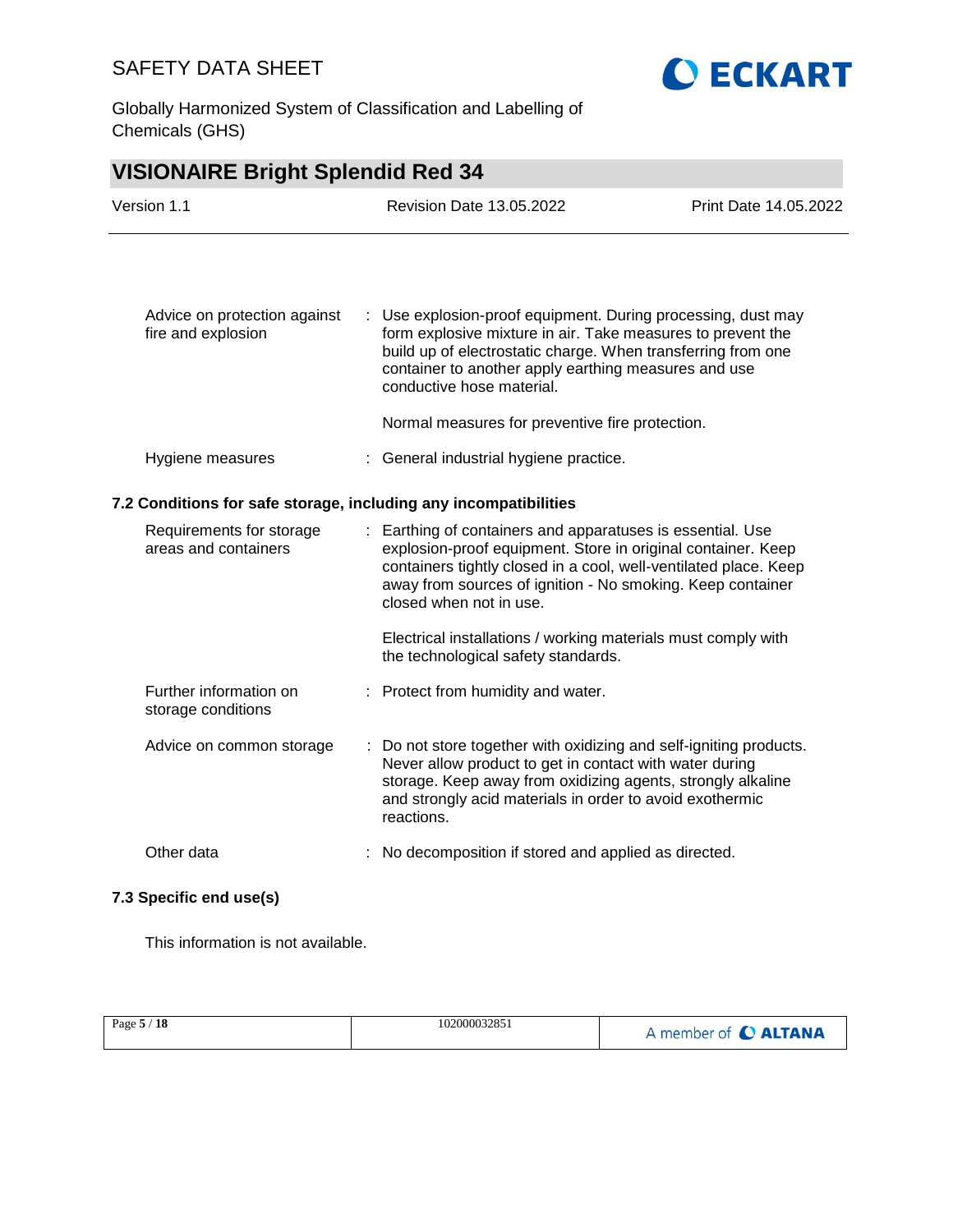Globally Harmonized System of Classification and Labelling of Chemicals (GHS)

# **VISIONAIRE Bright Splendid Red 34**

Version 1.1 Revision Date 13.05.2022 Print Date 14.05.2022

## **SECTION 8: Exposure controls/personal protection**

#### **8.1 Control parameters**

### **Germany:**

| Components                          | CAS-No.   | Value type<br>(Form of<br>exposure) | Control<br>parameters                                                                                                                                                                                                                                                                                                                                                          | Update     | <b>Basis</b> |  |  |
|-------------------------------------|-----------|-------------------------------------|--------------------------------------------------------------------------------------------------------------------------------------------------------------------------------------------------------------------------------------------------------------------------------------------------------------------------------------------------------------------------------|------------|--------------|--|--|
| aluminium                           | 7429-90-5 | AGW (Inhalable<br>fraction)         | $10 \text{ mg/m}$                                                                                                                                                                                                                                                                                                                                                              | 2014-04-02 | DE TRGS 900  |  |  |
| powder<br>(stabilised)              |           |                                     |                                                                                                                                                                                                                                                                                                                                                                                |            |              |  |  |
| Peak-limit: excursion               |           | 2; (II)                             |                                                                                                                                                                                                                                                                                                                                                                                |            |              |  |  |
| factor (category)                   |           |                                     |                                                                                                                                                                                                                                                                                                                                                                                |            |              |  |  |
| aluminium<br>powder<br>(stabilised) | 7429-90-5 | <b>AGW</b> (Alveolate<br>fraction)  | 1,25 mg/m $3$                                                                                                                                                                                                                                                                                                                                                                  | 2014-04-02 | DE TRGS 900  |  |  |
| Peak-limit: excursion               |           | 2; (II)                             |                                                                                                                                                                                                                                                                                                                                                                                |            |              |  |  |
| factor (category)                   |           |                                     |                                                                                                                                                                                                                                                                                                                                                                                |            |              |  |  |
| silicon<br>dioxide                  | 7631-86-9 | AGW (Inhalable<br>fraction)         | $4$ mg/m $3$                                                                                                                                                                                                                                                                                                                                                                   | 2013-09-19 | DE TRGS 900  |  |  |
| Further information                 |           |                                     | Senate commission for the review of compounds at the work<br>place dangerous for the health (MAK-commission).Colloidal<br>amorphous silica, including pyrogenic silica and in wet processes<br>manufactured silica (precipitated silica, silicagel). When there is<br>compliance with the OEL and biological tolerance values, there is<br>no risk of harming the unborn child |            |              |  |  |

### **United States of America (USA):**

|             | Components                          | CAS-No.   | Value type<br>(Form of<br>exposure) | Control<br>parameters                  | Update     | <b>Basis</b>         |
|-------------|-------------------------------------|-----------|-------------------------------------|----------------------------------------|------------|----------------------|
|             | aluminium<br>powder<br>(stabilised) | 7429-90-5 | TWA (total dust)                    | 50 Million particles<br>per cubic foot | 2012-07-01 |                      |
|             | aluminium<br>powder<br>(stabilised) | 7429-90-5 | <b>TWA</b><br>(Respirable)          | $5 \text{ mg/m}$ 3                     | 2013-10-08 |                      |
| Page 6 / 18 |                                     |           |                                     | 102000032851                           |            | A member of C ALTANA |

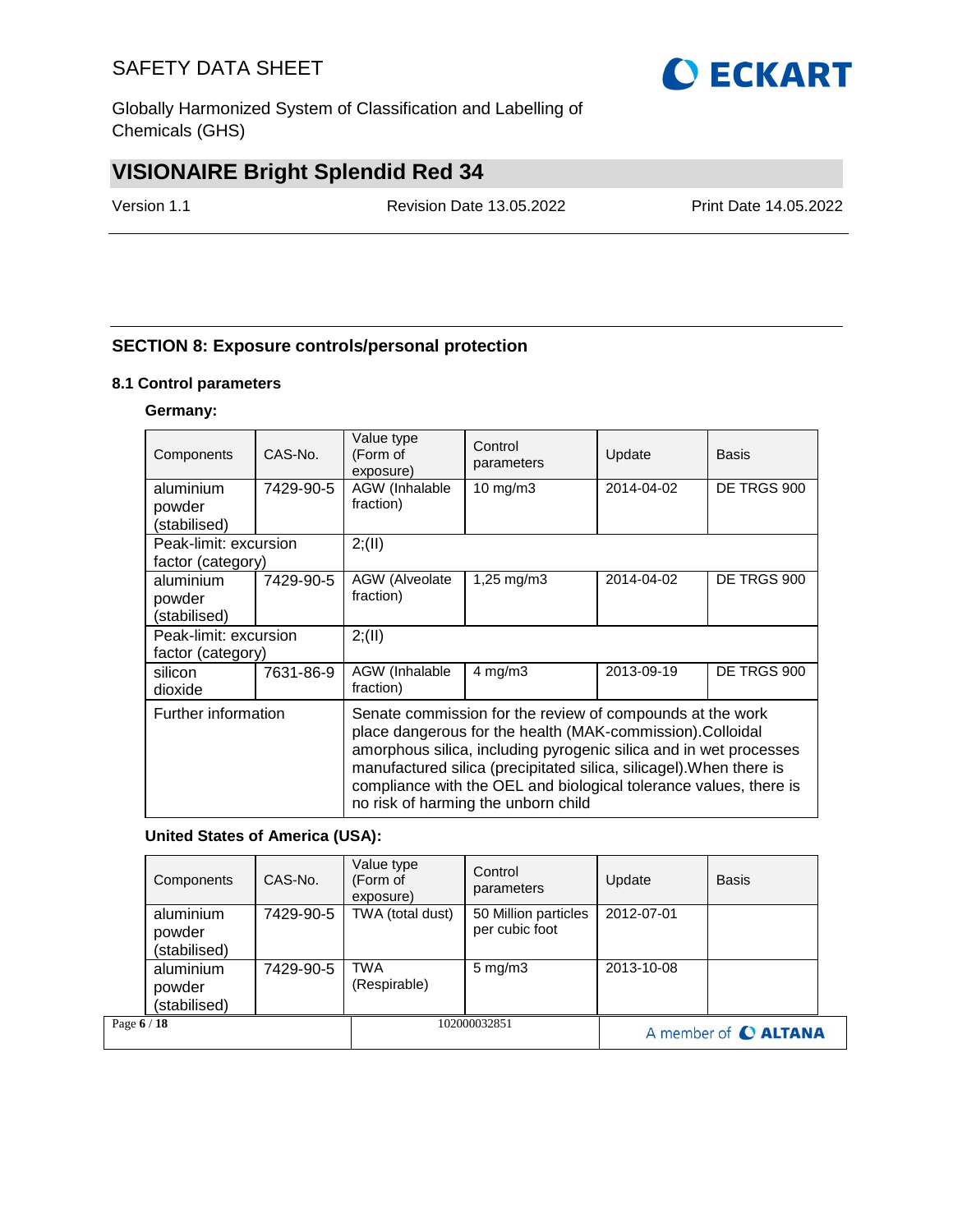

Globally Harmonized System of Classification and Labelling of Chemicals (GHS)

# **VISIONAIRE Bright Splendid Red 34**

Version 1.1 Revision Date 13.05.2022 Print Date 14.05.2022

| aluminium<br>powder<br>(stabilised) | 7429-90-5 | TWA (total dust)                                    | 15 mg/m3                               | 2012-07-01           |  |
|-------------------------------------|-----------|-----------------------------------------------------|----------------------------------------|----------------------|--|
| aluminium<br>powder<br>(stabilised) | 7429-90-5 | TWA (total)                                         | 10 mg/m3                               | 2013-10-08           |  |
| aluminium<br>powder<br>(stabilised) | 7429-90-5 | TWA (respirable<br>fraction)                        | $5$ mg/m $3$                           | 2012-07-01           |  |
| aluminium<br>powder<br>(stabilised) | 7429-90-5 | <b>TWA</b> (respirable<br>fraction)                 | 15 Million particles<br>per cubic foot | 2012-07-01           |  |
| aluminium<br>powder<br>(stabilised) | 7429-90-5 | PEL (Total dust)                                    | $10$ mg/m $3$                          | 2014-11-26           |  |
| aluminium<br>powder<br>(stabilised) | 7429-90-5 | PEL (respirable<br>dust fraction)                   | $5$ mg/m $3$                           | 2014-11-26           |  |
| aluminium<br>powder<br>(stabilised) | 7429-90-5 | <b>TWA</b><br>(Respirable<br>particulate<br>matter) | 1 $mg/m3$                              | 2008-01-01           |  |
| aluminium<br>powder<br>(stabilised) | 7429-90-5 | <b>TWA</b>                                          | $5$ mg/m $3$                           | 2005-09-01           |  |
| aluminium<br>powder<br>(stabilised) | 7429-90-5 | <b>TWA (Total)</b>                                  | $15 \text{ mg/m}$                      | 1989-01-19           |  |
| aluminium<br>powder<br>(stabilised) | 7429-90-5 | <b>TWA</b><br>(Respirable<br>fraction)              | $5$ mg/m $3$                           | 1989-01-19           |  |
| aluminium<br>powder<br>(stabilised) | 7429-90-5 | TWA (total dust)                                    | $15 \text{ mg/m}$                      | 2011-07-01           |  |
| aluminium<br>powder<br>(stabilised) | 7429-90-5 | <b>TWA</b> (respirable<br>fraction)                 | $5$ mg/m $3$                           | 2011-07-01           |  |
| aluminium<br>powder                 | 7429-90-5 | <b>TWA</b> (Total<br>dust)                          | $15 \text{ mg/m}$                      | 1989-01-19           |  |
| Page 7 / 18                         |           |                                                     | 102000032851                           | A member of C ALTANA |  |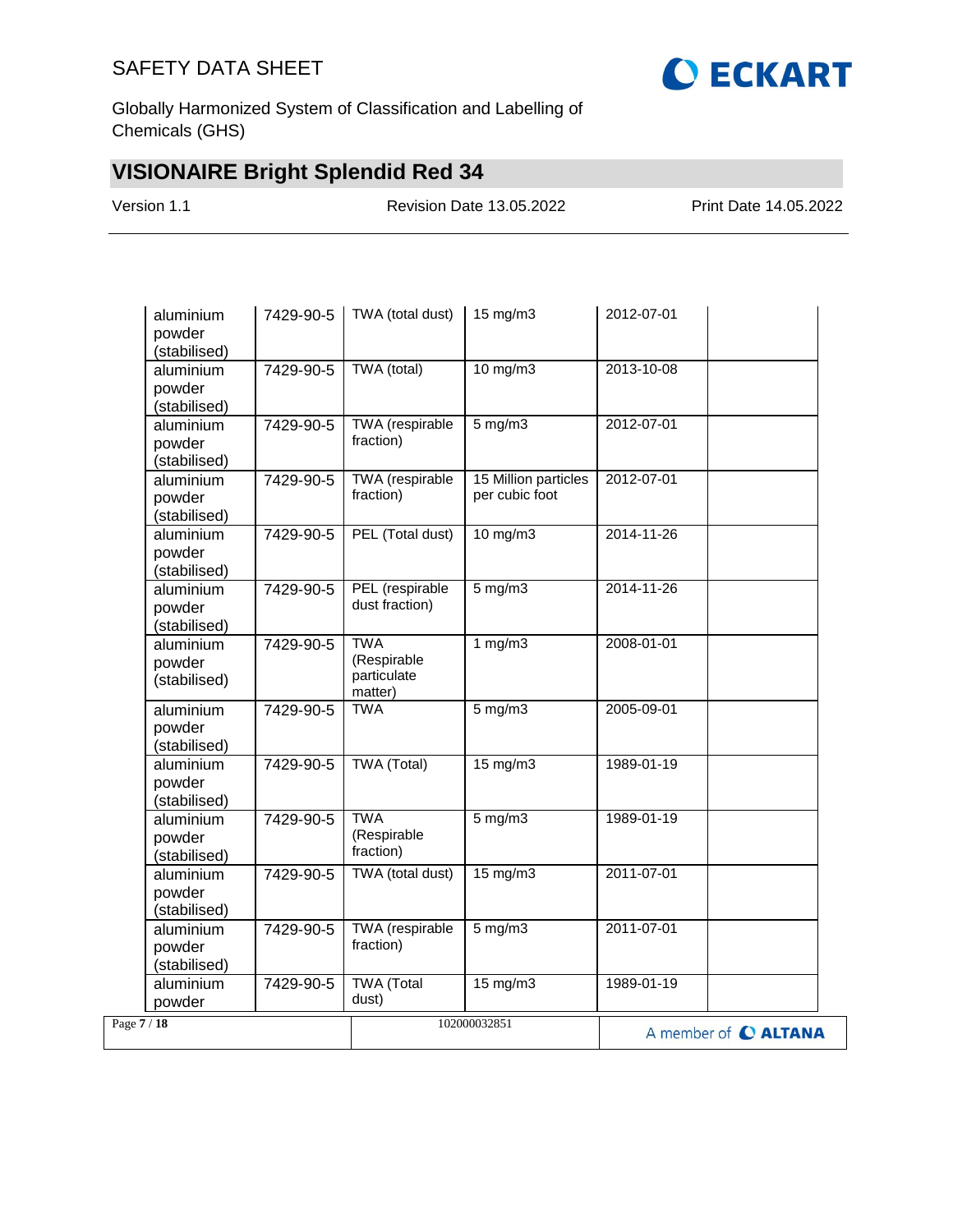

Globally Harmonized System of Classification and Labelling of Chemicals (GHS)

# **VISIONAIRE Bright Splendid Red 34**

Version 1.1 Revision Date 13.05.2022 Print Date 14.05.2022

| (stabilised) |           |                        |                    |            |  |
|--------------|-----------|------------------------|--------------------|------------|--|
| aluminium    | 7429-90-5 | TWA (respirable        | $5$ mg/m $3$       | 1989-01-19 |  |
| powder       |           | dust fraction)         |                    |            |  |
| (stabilised) |           |                        |                    |            |  |
| aluminium    | 7429-90-5 | TWA (welding           | $5$ mg/m $3$       | 2013-10-08 |  |
| powder       |           | fumes)                 |                    |            |  |
| (stabilised) |           |                        |                    |            |  |
| aluminium    | 7429-90-5 | TWA (pyro              | $5$ mg/m $3$       | 2013-10-08 |  |
| powder       |           | powders)               |                    |            |  |
| (stabilised) |           |                        |                    |            |  |
| aluminium    | 7429-90-5 | <b>TWA</b>             | 1 $mg/m3$          | 2013-03-01 |  |
| powder       |           | (Respirable)           |                    |            |  |
| (stabilised) |           | particulate<br>matter) |                    |            |  |
| aluminium    | 7429-90-5 | TWA (Fumes)            | $5$ mg/m $3$       | 1989-01-19 |  |
| powder       |           |                        |                    |            |  |
| (stabilised) |           |                        |                    |            |  |
| aluminium    | 7429-90-5 | PEL (Welding           | $5 \text{ mg/m}$ 3 | 2017-10-02 |  |
| powder       |           | fumes)                 |                    |            |  |
| (stabilised) |           |                        |                    |            |  |
| aluminium    | 7429-90-5 | PEL (Pyro              | $5 \text{ mg/m}$ 3 | 2017-10-02 |  |
| powder       |           | powders)               |                    |            |  |
| (stabilised) |           |                        |                    |            |  |
|              |           |                        |                    |            |  |

## **8.2 Exposure controls**

| Personal protective equipment |  |
|-------------------------------|--|
|-------------------------------|--|

| Page 8 / 18                 | 102000032851                                                    | A member of C ALTANA |
|-----------------------------|-----------------------------------------------------------------|----------------------|
| Remarks                     | The choice of an appropriate glove does not only depend on<br>÷ |                      |
| Hand protection<br>Material | Nitrile rubber<br>÷                                             |                      |
|                             | Safety glasses<br>÷                                             |                      |
| Eye protection              | Goggles<br>$\mathbf{r}$                                         |                      |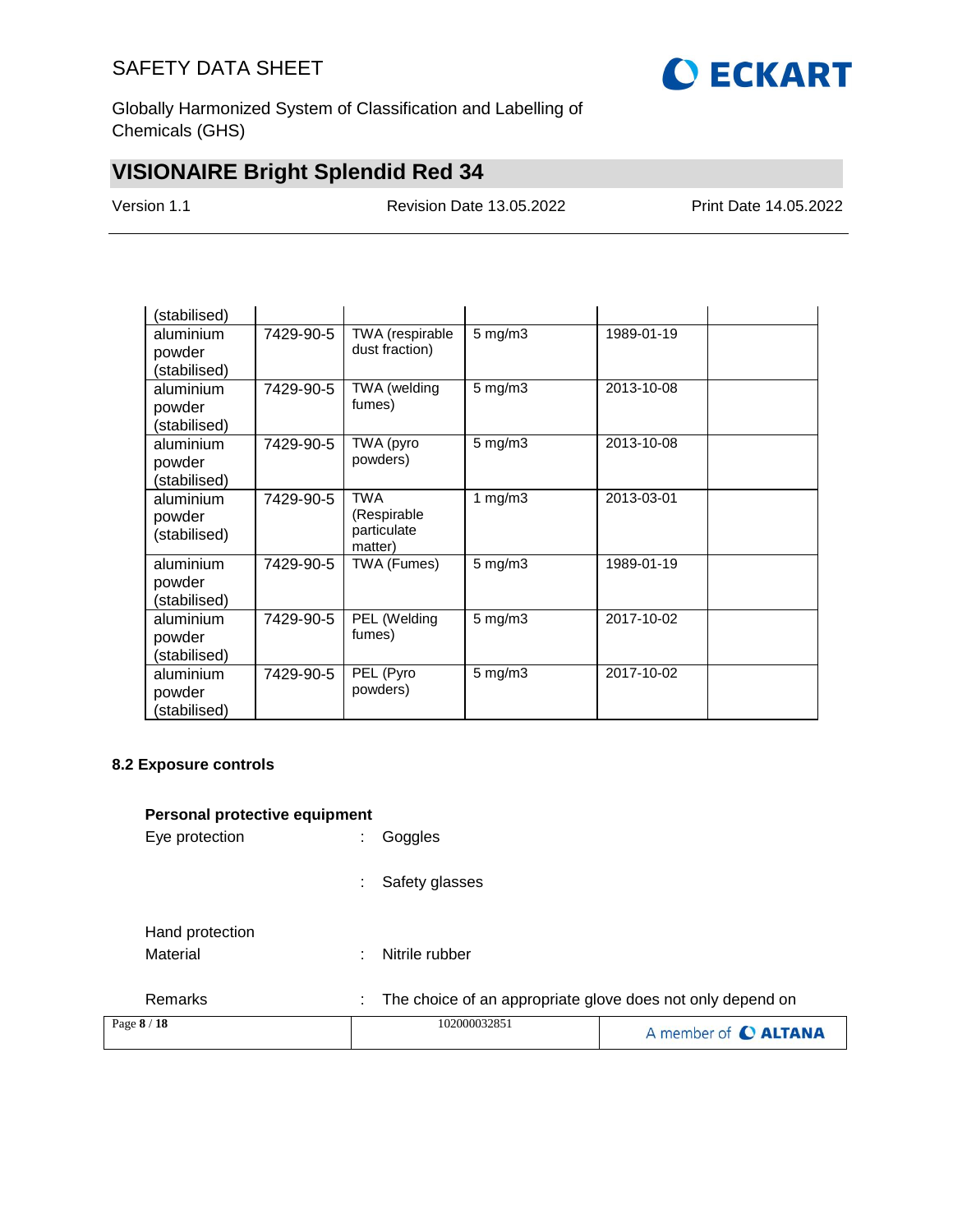



| <b>VISIONAIRE Bright Splendid Red 34</b>                 |                           |                                                                                                                            |                       |
|----------------------------------------------------------|---------------------------|----------------------------------------------------------------------------------------------------------------------------|-----------------------|
| Version 1.1                                              |                           | Revision Date 13.05.2022                                                                                                   | Print Date 14.05.2022 |
|                                                          |                           |                                                                                                                            |                       |
|                                                          |                           | its material but also on other quality features and is different<br>from one producer to the other.                        |                       |
| Skin and body protection                                 |                           | Anti-static and fire resistant protective clothing. DIN EN<br>11612; EN 533; EN 1149-1. Anti-static safety shoes.          |                       |
| Respiratory protection                                   | $\mathbb{R}^{\mathbb{Z}}$ | Use suitable breathing protection if workplace concentration<br>requires.<br>Breathing apparatus with filter.<br>P1 filter |                       |
| <b>Environmental exposure controls</b><br>General advice |                           |                                                                                                                            |                       |
|                                                          |                           | If the product contaminates rivers and lakes or drains inform<br>respective authorities.                                   |                       |
| Water                                                    |                           | The product should not be allowed to enter drains, water<br>courses or the soil.                                           |                       |
|                                                          |                           |                                                                                                                            |                       |

## **SECTION 9: Physical and chemical properties**

## **9.1 Information on basic physical and chemical properties**

| Page 9 / 18    | 102000032851        | A member of <b>C ALTANA</b>                   |
|----------------|---------------------|-----------------------------------------------|
| Freezing point | : No data available |                                               |
| рH             |                     | : substance/mixture is non-soluble (in water) |
| Odour          | : odourless         |                                               |
| Colour         | : red               |                                               |
| Appearance     | : solid             |                                               |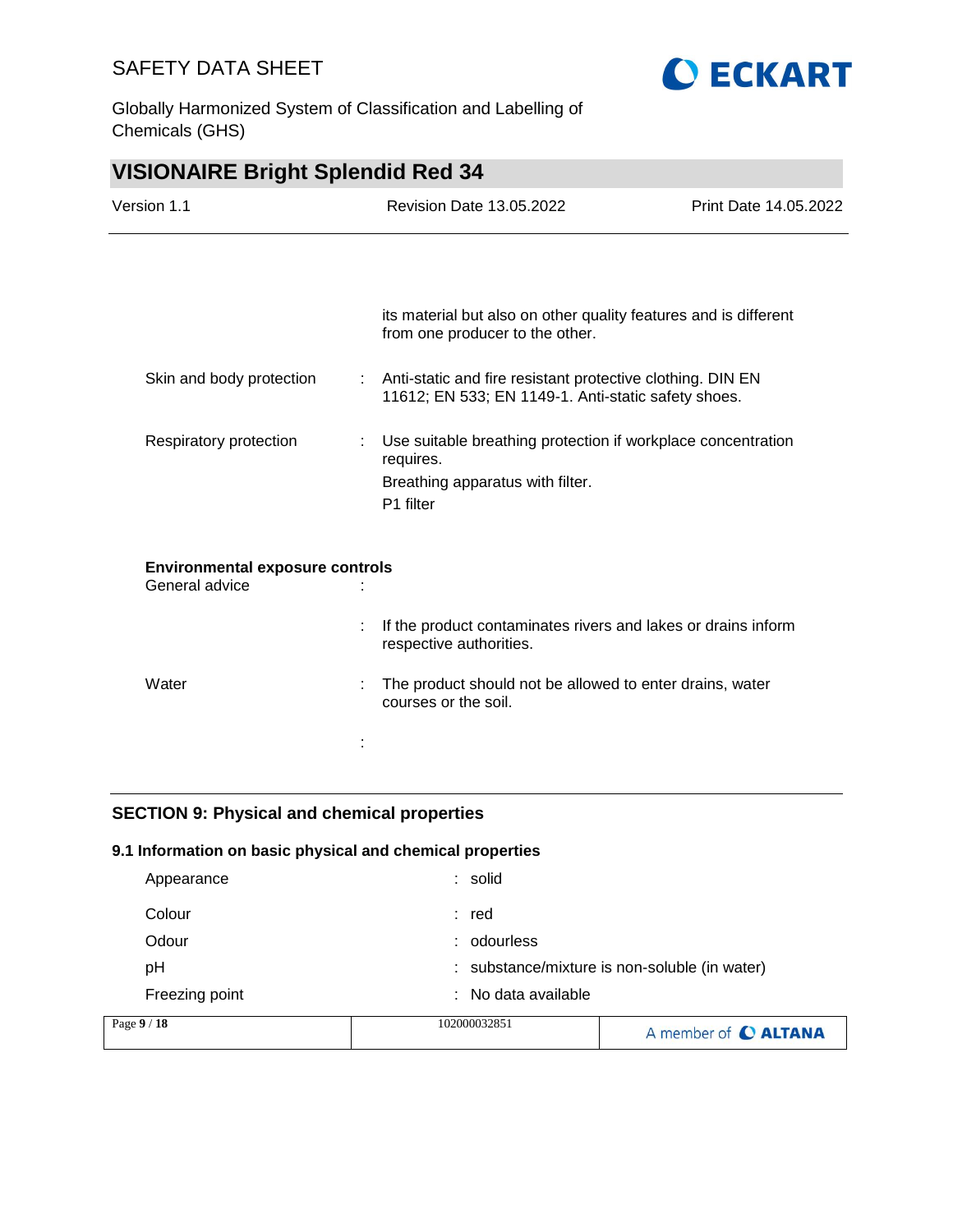Globally Harmonized System of Classification and Labelling of Chemicals (GHS)

# **VISIONAIRE Bright Splendid Red 34**

| Version 1.1 | <b>Revision Date 13.05.2022</b> | <b>Print Date 14.05.2022</b> |
|-------------|---------------------------------|------------------------------|
|             |                                 |                              |

| Boiling point/boiling range            |   | No data available         |
|----------------------------------------|---|---------------------------|
| Flash point                            |   | No data available         |
| Bulk density                           |   | No data available         |
| Flammability (solid, gas)              | t | <b>Combustible Solids</b> |
|                                        |   |                           |
| Auto-flammability                      |   | No data available         |
| Upper explosion limit                  |   | No data available         |
| Lower explosion limit                  |   | No data available         |
| Vapour pressure                        |   | No data available         |
| Density                                |   | No data available         |
| Solubility(ies)                        |   |                           |
| Water solubility                       | ÷ | insoluble                 |
| Miscibility with water                 |   | immiscible                |
| Solubility in other solvents           |   | No data available         |
| Partition coefficient: n-octanol/water |   | No data available         |
| Ignition temperature                   |   | No data available         |
| Thermal decomposition                  |   | No data available         |
| Viscosity, dynamic                     |   | No data available         |
| Viscosity, kinematic                   |   | No data available         |
| Flow time                              |   | No data available         |
|                                        |   |                           |

## **9.2 Other information**

| Self-Accelerating<br>decomposition temperature<br>(SADT) | : No data available            |  |
|----------------------------------------------------------|--------------------------------|--|
| Self-heating substances                                  | $\therefore$ No data available |  |
| Heat of combustion                                       | $:$ No data available          |  |
| Impact sensitivity                                       | $:$ No data available          |  |
| $\overline{10/10}$                                       | 100000000000                   |  |

| Page 10 / 18 | 102000032851 | A member of C ALTANA |
|--------------|--------------|----------------------|
|--------------|--------------|----------------------|

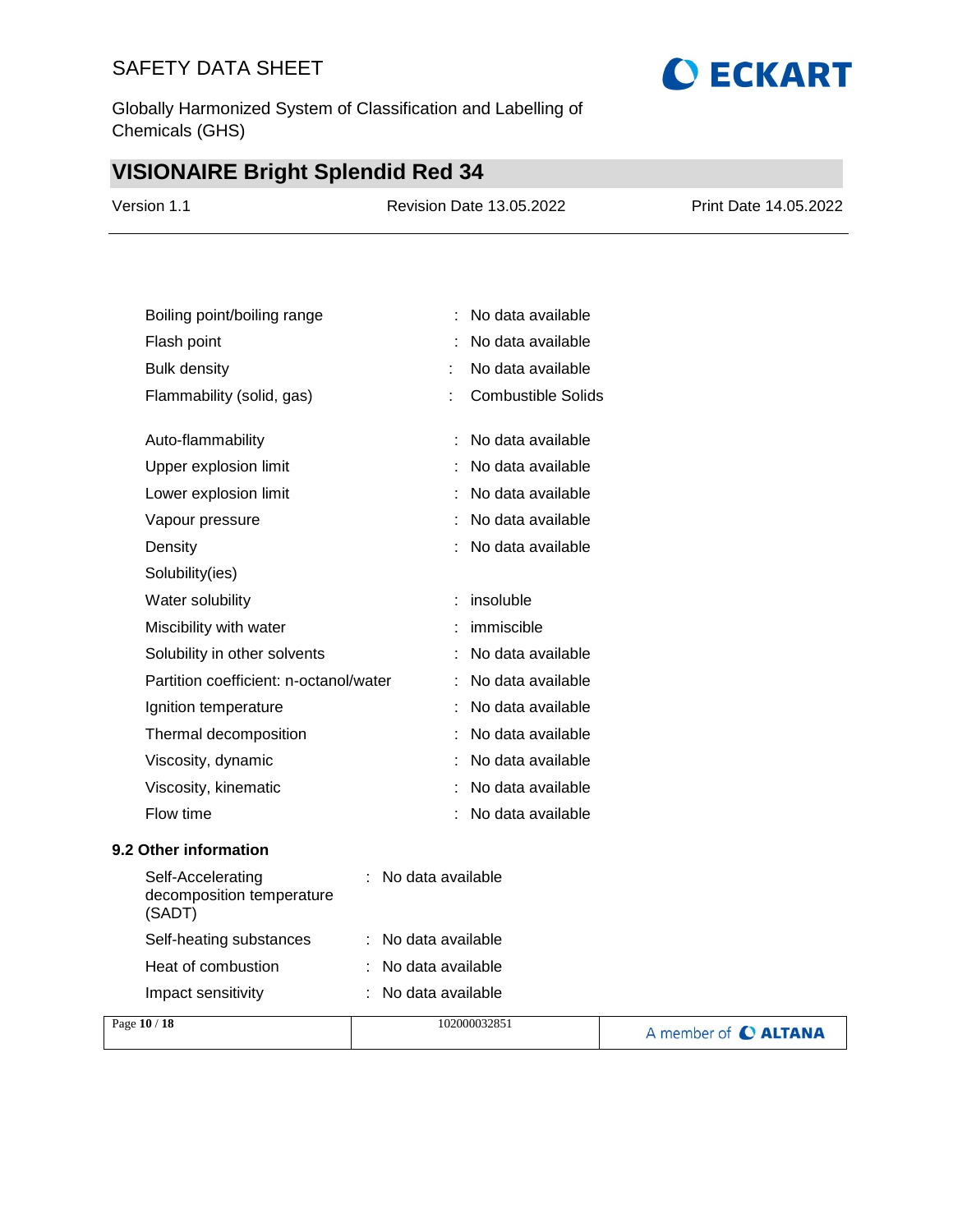

Globally Harmonized System of Classification and Labelling of Chemicals (GHS)

## **VISIONAIRE Bright Splendid Red 34**

| Version 1.1       | <b>Revision Date 13.05.2022</b> | Print Date 14.05.2022 |
|-------------------|---------------------------------|-----------------------|
|                   |                                 |                       |
| Surface tension   | : No data available             |                       |
| Conductivity      | : No data available             |                       |
| Sublimation point | : No data available             |                       |
| Molecular weight  | : No data available             |                       |

## **SECTION 10: Stability and reactivity**

#### **10.1 Reactivity**

No decomposition if stored and applied as directed.

### **10.2 Chemical stability**

No decomposition if stored and applied as directed.

## **10.3 Possibility of hazardous reactions**

#### **10.4 Conditions to avoid**

| No data available<br>Conditions to avoid |  |
|------------------------------------------|--|
|------------------------------------------|--|

## **10.5 Incompatible materials**

| Materials to avoid | : Acids          |
|--------------------|------------------|
|                    | Bases            |
|                    | Oxidizing agents |
|                    | Water            |

#### **10.6 Hazardous decomposition products**

| Hazardous decomposition | : No data available |
|-------------------------|---------------------|
| products                |                     |

| Page 11 / 18 | 102000032851 | A member of C ALTANA |
|--------------|--------------|----------------------|
|              |              |                      |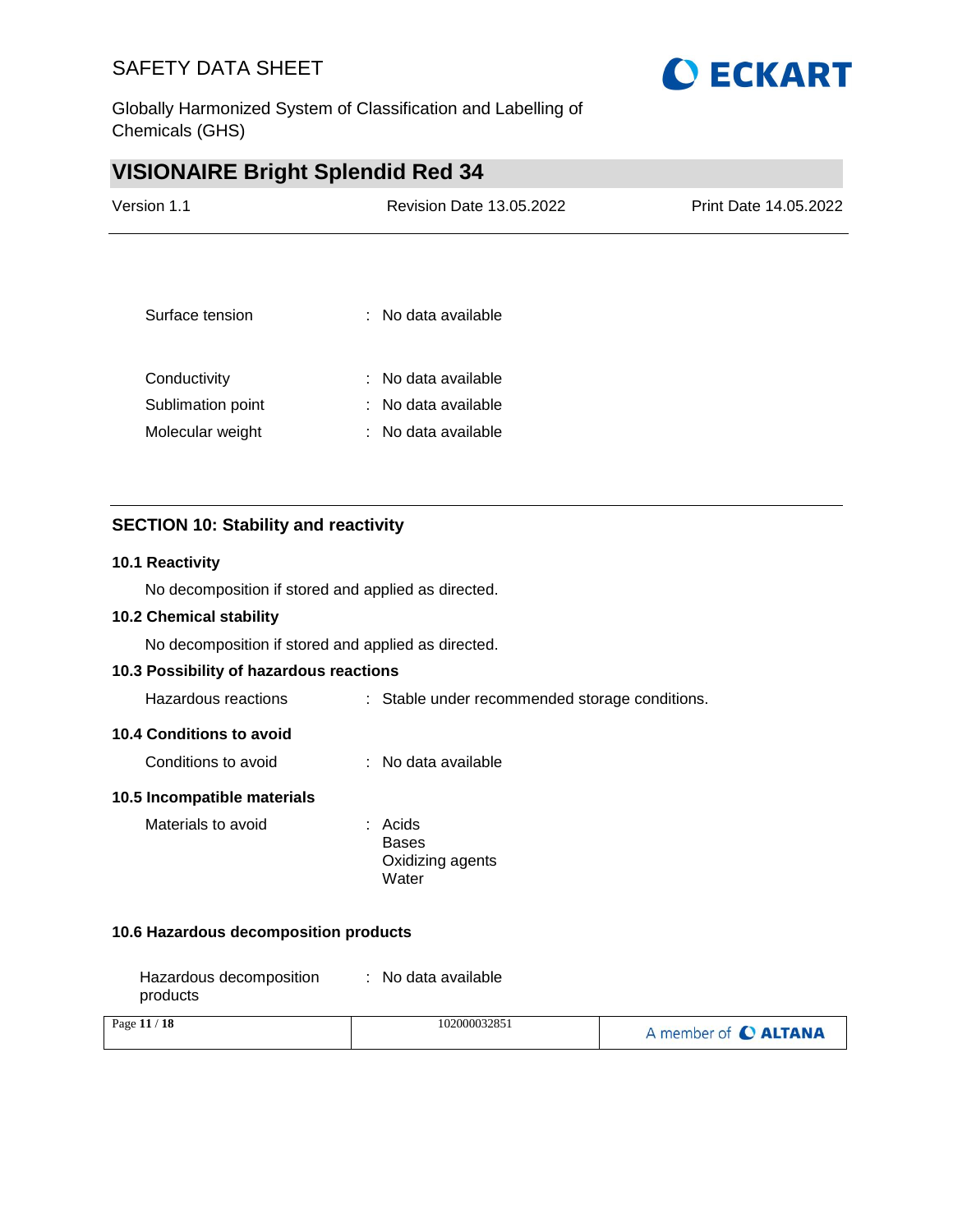Globally Harmonized System of Classification and Labelling of Chemicals (GHS)

## **VISIONAIRE Bright Splendid Red 34**

| <b>Revision Date 13.05.2022</b>           | Print Date 14.05.2022                        |
|-------------------------------------------|----------------------------------------------|
|                                           |                                              |
| : No data available                       |                                              |
| 11.1 Information on toxicological effects |                                              |
|                                           | <b>SECTION 11: Toxicological information</b> |

### **Acute toxicity**

No data available

#### **Skin corrosion/irritation**

No data available

#### **Serious eye damage/eye irritation**

No data available

## **Respiratory or skin sensitisation**

No data available

### **Carcinogenicity**

No data available

#### **Toxicity to reproduction/fertility**

No data available

### **Reprod.Tox./Development/Teratogenicity**

No data available

### **STOT - single exposure**

No data available

| Page 12 / 18 | 102000032851 | A member of C ALTANA |
|--------------|--------------|----------------------|
|--------------|--------------|----------------------|

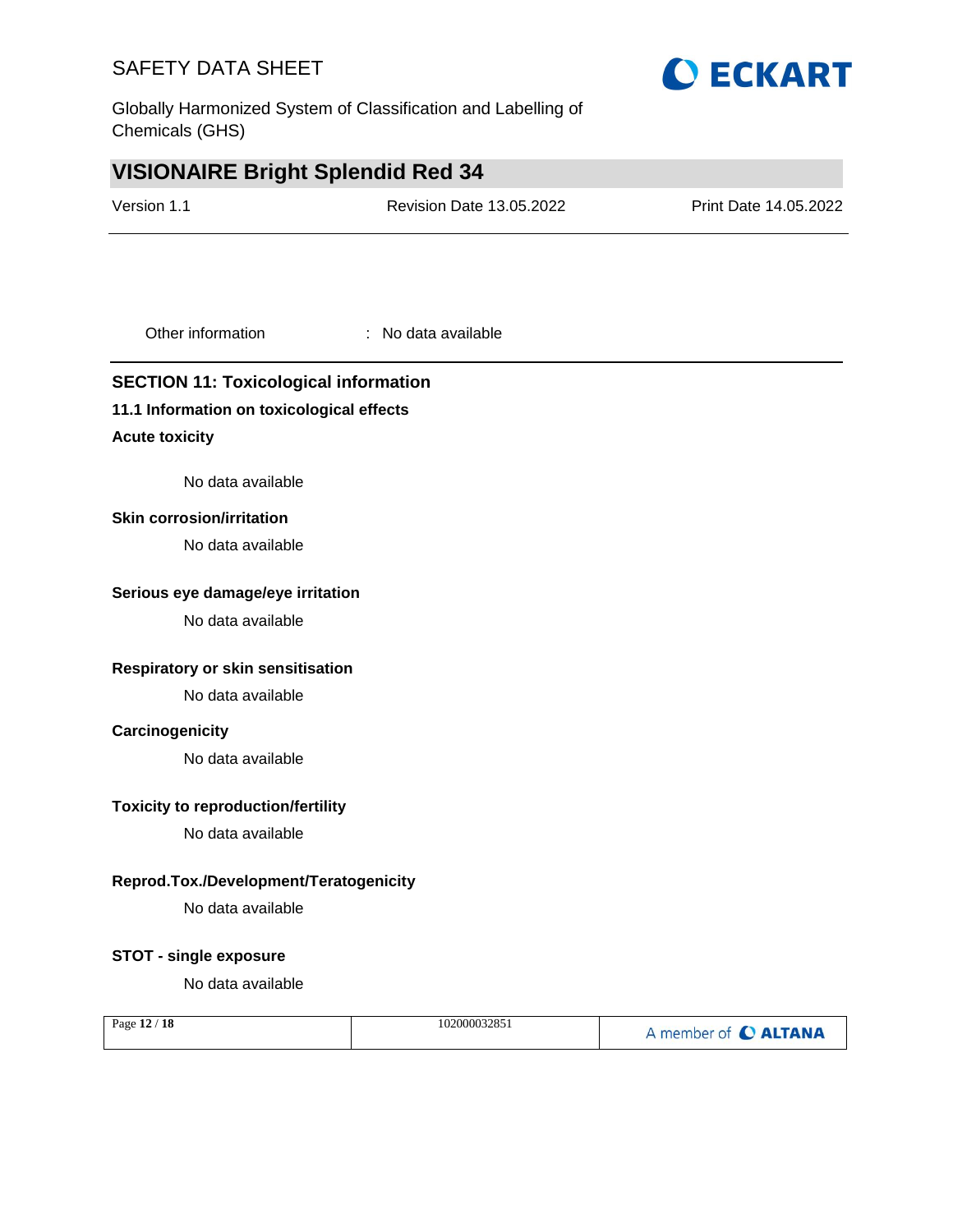Globally Harmonized System of Classification and Labelling of Chemicals (GHS)

## **VISIONAIRE Bright Splendid Red 34**

| Version 1.1 | <b>Revision Date 13.05.2022</b> | Print Date 14.05.2022 |
|-------------|---------------------------------|-----------------------|
|             |                                 |                       |

#### **STOT - repeated exposure**

No data available

### **Aspiration toxicity**

No data available

#### **Further information**

#### **Product**

No data available

### **SECTION 12: Ecological information**

### **12.1 Toxicity**

No data available

### **12.2 Persistence and degradability**

No data available

#### **12.3 Bioaccumulative potential**

No data available

### **12.4 Mobility in soil**

No data available

## **12.5 Results of PBT and vPvB assessment**

| Page 13 / 18 | 102000032851 | A member of C ALTANA |
|--------------|--------------|----------------------|
|--------------|--------------|----------------------|

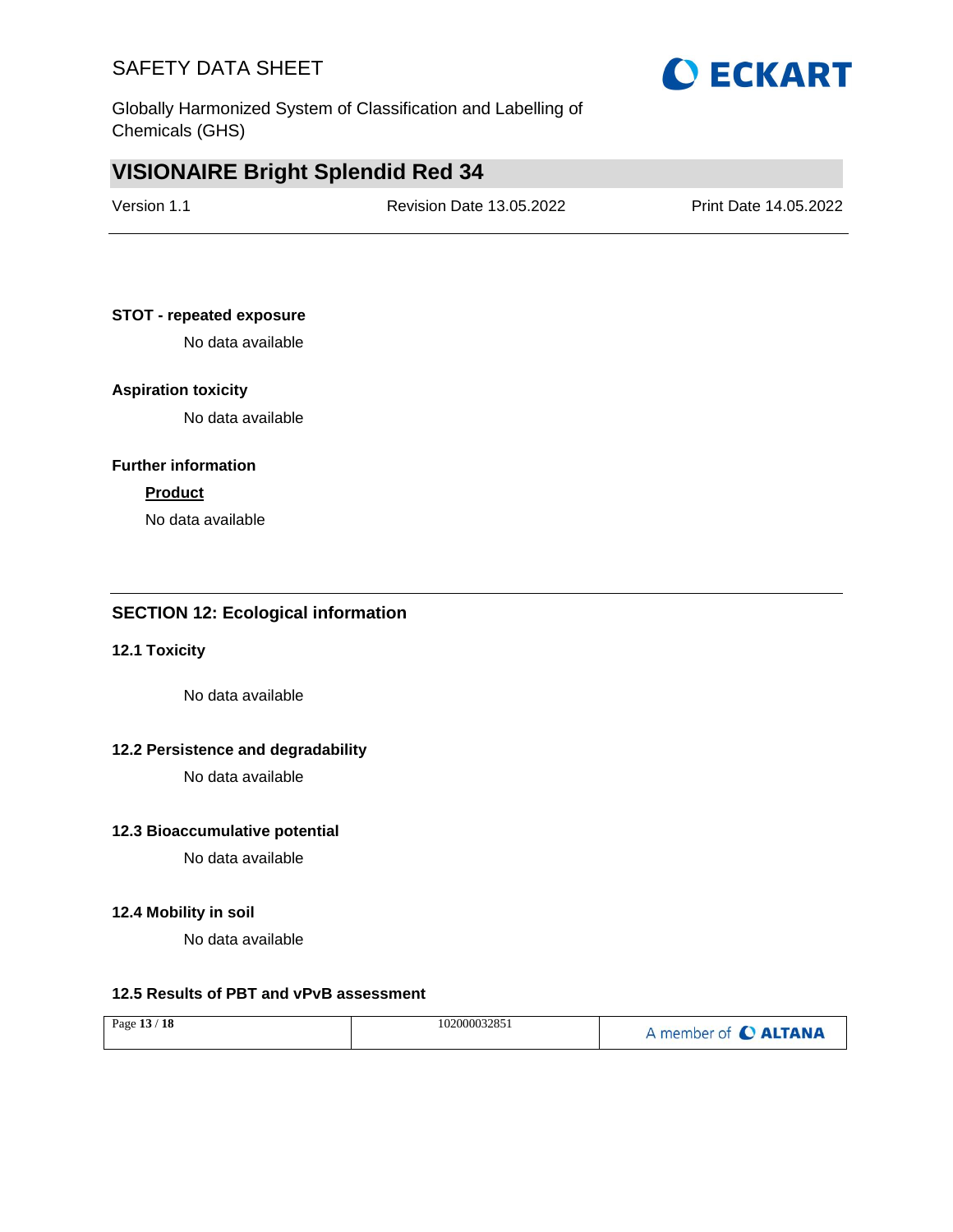Globally Harmonized System of Classification and Labelling of Chemicals (GHS)

## **VISIONAIRE Bright Splendid Red 34**

| Version 1.1 | <b>Revision Date 13.05.2022</b> | <b>Print Date 14.05.2022</b> |
|-------------|---------------------------------|------------------------------|
|             |                                 |                              |

No data available

## **12.6 Other adverse effects**

### **Product:**

Additional ecological information : No data available

## **SECTION 13: Disposal considerations**

#### **13.1 Waste treatment methods**

| Product                | : In accordance with local and national regulations.                                                                                                      |
|------------------------|-----------------------------------------------------------------------------------------------------------------------------------------------------------|
| Contaminated packaging | : Empty containers should be taken to an approved waste<br>handling site for recycling or disposal.<br>In accordance with local and national regulations. |

## **SECTION 14: Transport information**

#### **14.1 UN number**

**ADR** Not dangerous goods **TDG** Not dangerous goods **CFR** Not dangerous goods **IMDG**

| Page $14/18$ | 102000032851 | A member of C ALTANA |
|--------------|--------------|----------------------|
|              |              |                      |

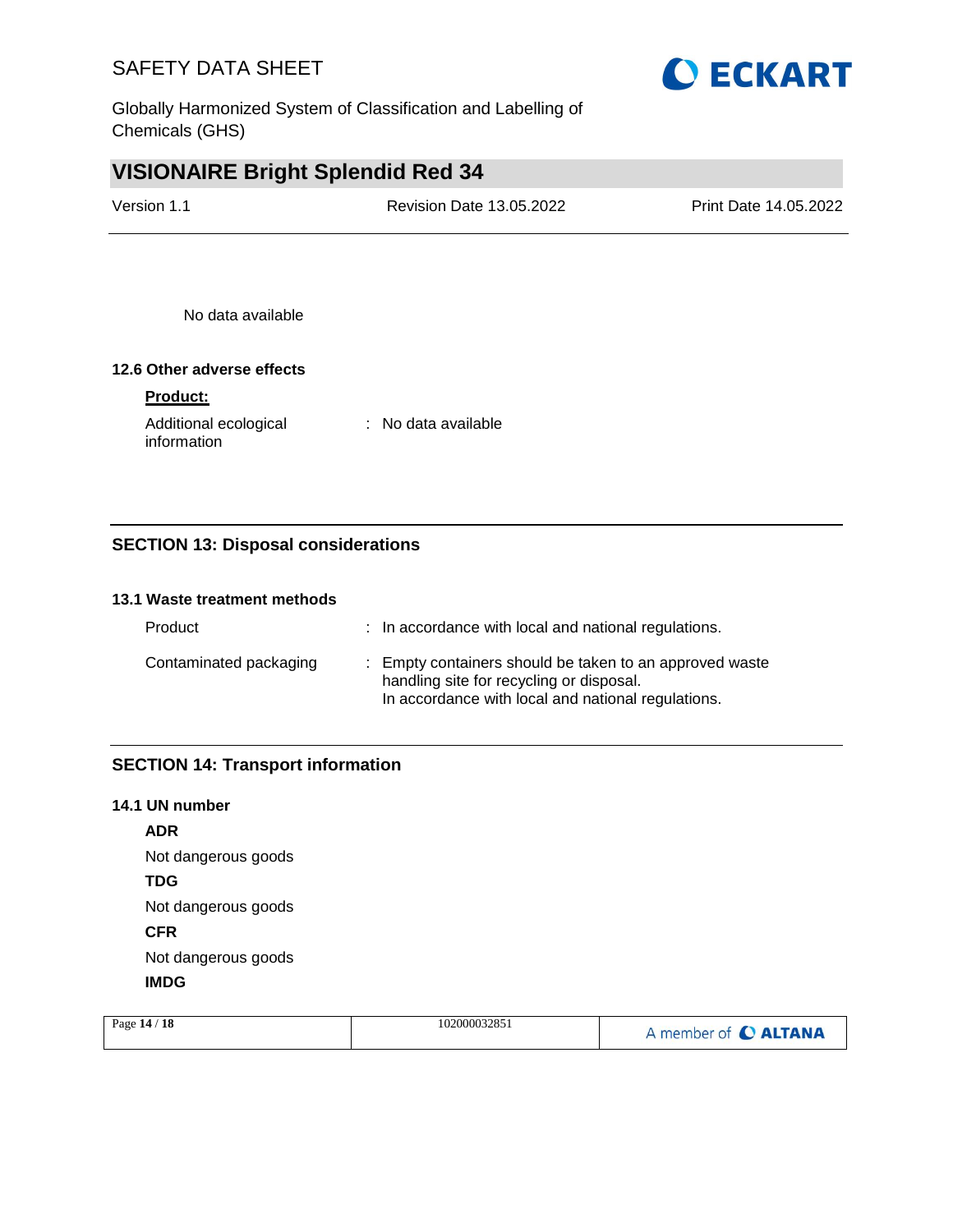

Globally Harmonized System of Classification and Labelling of Chemicals (GHS)

# **VISIONAIRE Bright Splendid Red 34**

| Version 1.1 | <b>Revision Date 13.05.2022</b> | Print Date 14.05.2022 |
|-------------|---------------------------------|-----------------------|
|             |                                 |                       |

| Not dangerous goods         |
|-----------------------------|
| <b>IATA</b>                 |
| Not dangerous goods         |
| 14.2 Proper shipping name   |
| <b>ADR</b>                  |
| Not dangerous goods         |
| <b>TDG</b>                  |
| Not dangerous goods         |
| <b>CFR</b>                  |
| Not dangerous goods         |
| <b>IMDG</b>                 |
| Not dangerous goods         |
| <b>IATA</b>                 |
| Not dangerous goods         |
| 14.3 Transport hazard class |
| <b>ADR</b>                  |
| Not dangerous goods         |
| <b>TDG</b>                  |
| Not dangerous goods         |
| <b>CFR</b>                  |
| Not dangerous goods         |
| <b>IMDG</b>                 |
| Not dangerous goods         |
| <b>IATA</b>                 |
| Not dangerous goods         |
| 14.4 Packing group          |
| <b>ADR</b>                  |
|                             |

| Page 15 / 18 | 102000032851 | A member of C ALTANA |
|--------------|--------------|----------------------|
|              |              |                      |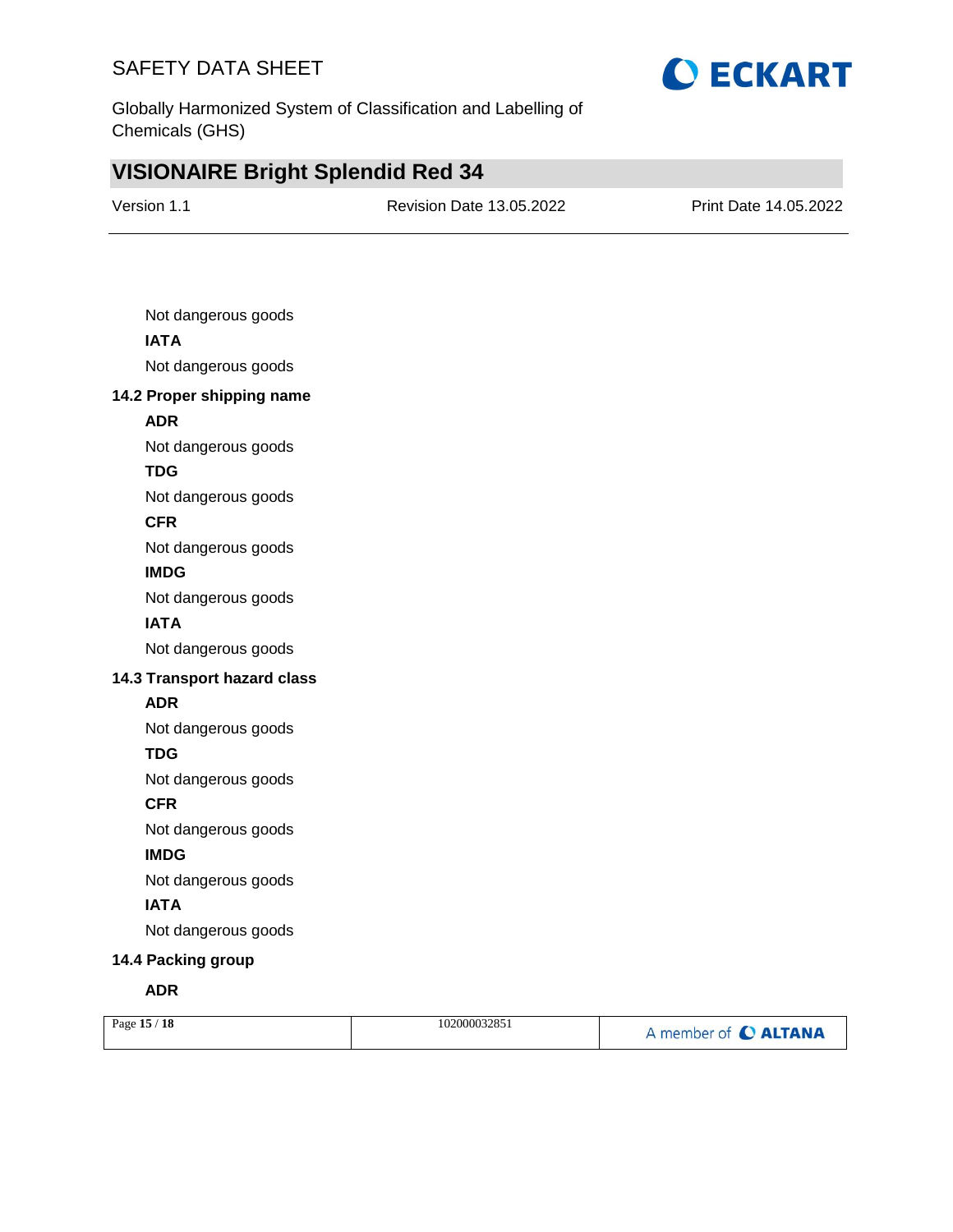

Globally Harmonized System of Classification and Labelling of Chemicals (GHS)

## **VISIONAIRE Bright Splendid Red 34**

| Version 1.1 | <b>Revision Date 13.05.2022</b> | <b>Print Date 14.05.2022</b> |
|-------------|---------------------------------|------------------------------|
|             |                                 |                              |

Not dangerous goods

### **TDG**

Not dangerous goods

#### **CFR**

Not dangerous goods

## **IMDG**

Not dangerous goods

#### **IATA**

Not dangerous goods

#### **14.5 Environmental hazards**

### **14.6 Special precautions for user**

Not classified as dangerous in the meaning of transport regulations.

## **14.7 Transport in bulk according to Annex II of MARPOL 73/78 and the IBC Code**

No data available

## **SECTION 15: Regulatory information**

#### **15.1 Safety, health and environmental regulations/legislation specific for the substance or mixture**

#### **Prohibition/Restriction**

REACH - Candidate List of Substances of Very High Concern for Authorisation (Article 59). : Not applicable

#### **Prohibition/Restriction**

Regulation (EC) No 1005/2009 on substances that : Not applicable

| Page 16 / 18 | 102000032851 | A member of C ALTANA |
|--------------|--------------|----------------------|
|              |              |                      |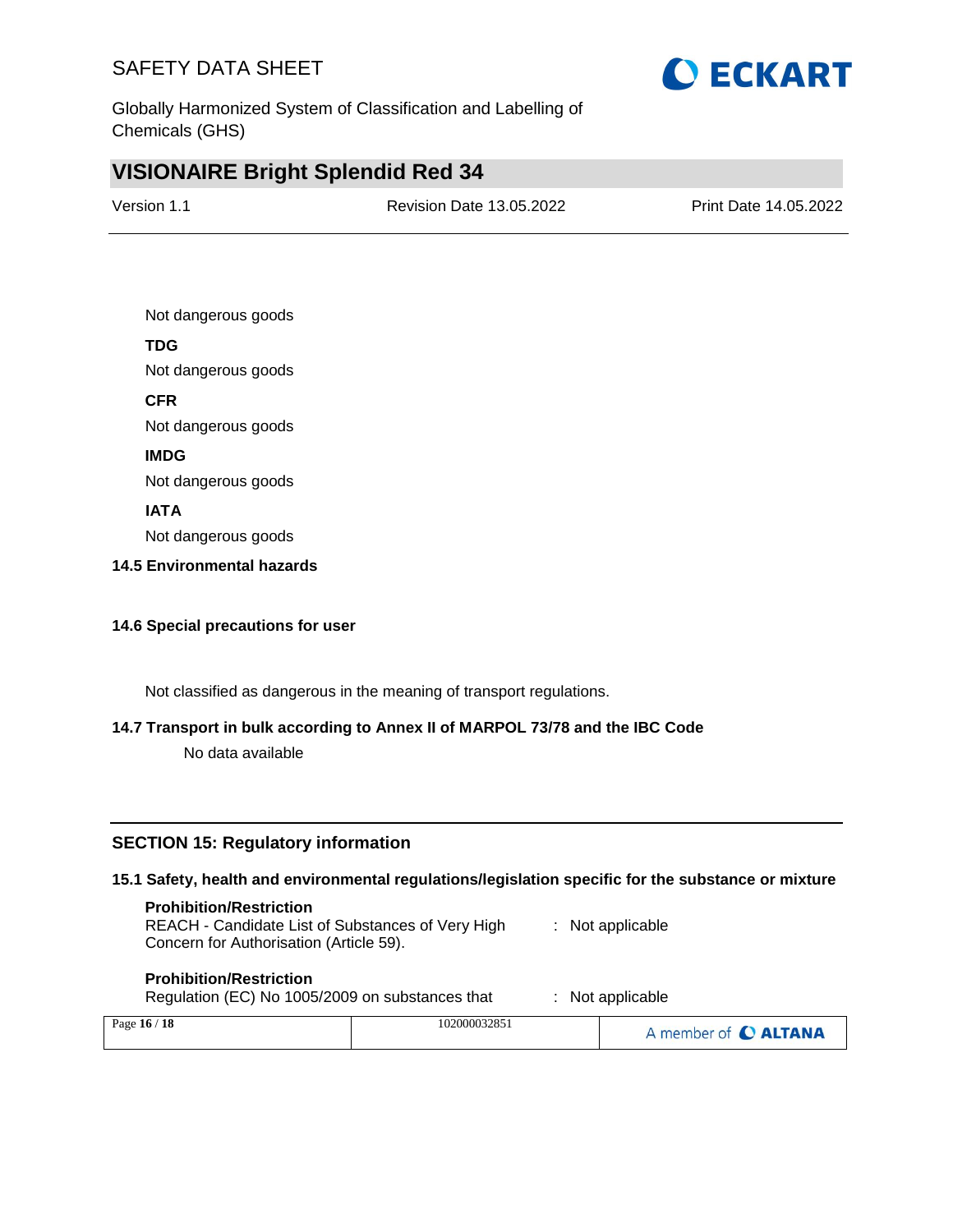Globally Harmonized System of Classification and Labelling of Chemicals (GHS)

## **VISIONAIRE Bright Splendid Red 34**

| Version 1.1             | <b>Revision Date 13.05.2022</b> | Print Date 14.05.2022 |
|-------------------------|---------------------------------|-----------------------|
|                         |                                 |                       |
|                         |                                 |                       |
| deplete the ozone layer |                                 |                       |

#### **Prohibition/Restriction**

Regulation (EU) 2019/1021 on persistent organic pollutants (recast)

#### **Prohibition/Restriction**

REACH - Restrictions on the manufacture, placing on the market and use of certain dangerous substances, preparations and articles (Annex XVII)

#### : Not applicable

: Banned and/or restricted (aluminium powder (stabilised))

#### **15.2 Chemical safety assessment**

No data available

### **SECTION 16: Other information**

#### **Full text of H-Statements**

H<sub>228</sub> : Flammable solid.

The information provided in this Safety Data Sheet is correct to the best of our knowledge, information and belief at the date of its publication. The information given is designed only as a guidance for safe handling, use, processing, storage, transportation, disposal and release and is not to be considered a warranty or quality specification. The information relates only to the specific material designated and may not be valid for such material used in combination with any other materials or in any process, unless specified in the text.

| Page 17 / 18 | 102000032851 | A member of C ALTANA |
|--------------|--------------|----------------------|
|              |              |                      |